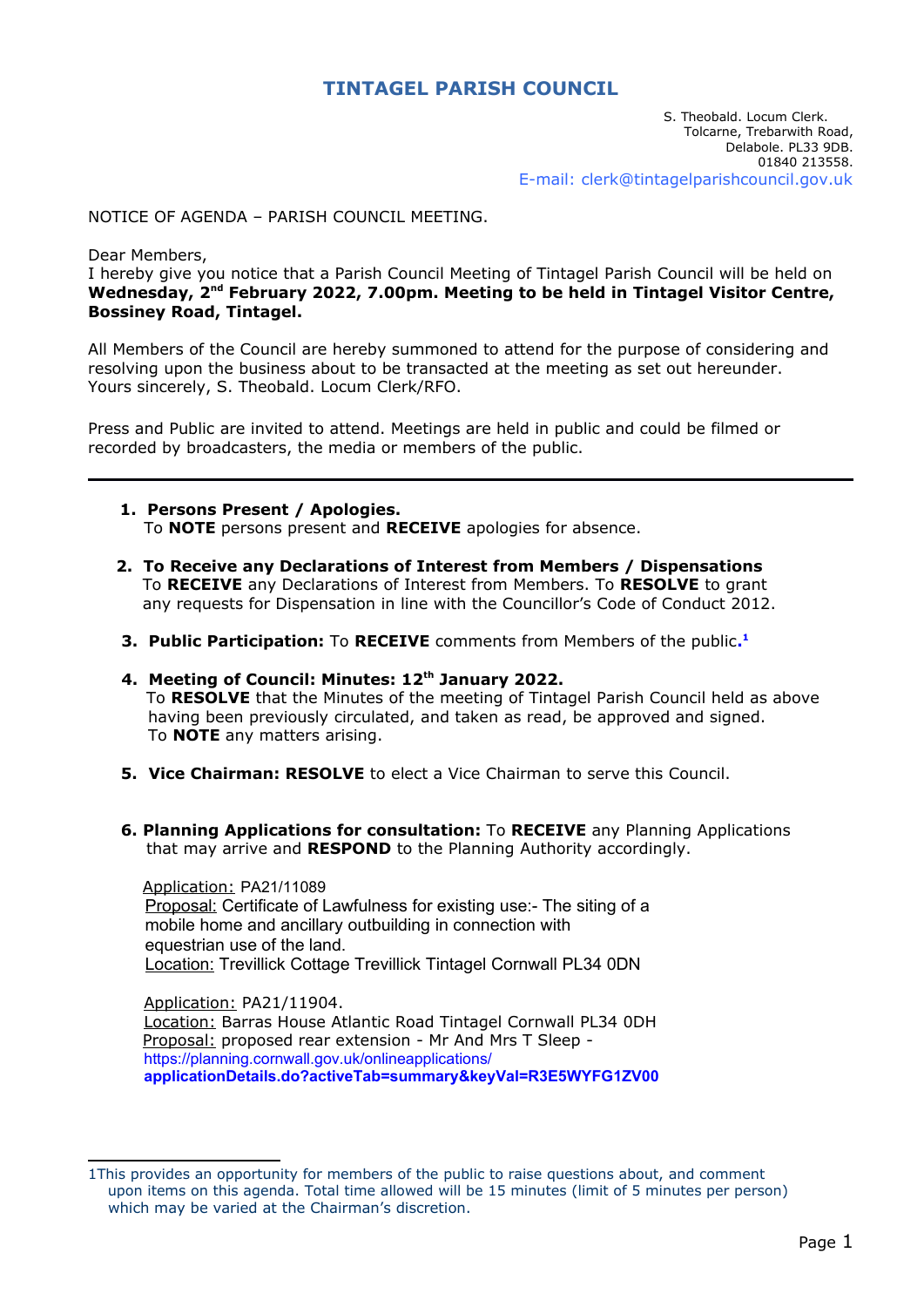Application: PA22/00219

Location: Swimming Pool Site Behind Kays Mews Fore Street Tintagel. Proposal: Reserved matters in respect of PA18/09169 (Outline planning permission with some matters reserved: Two new dwellings) with non compliance of Condition 1 of PA19/04024 dated 27.01.2020.

https://planning.cornwall.gov.uk/onlineapplications/ applicationDetails.do?activeTab=summary&keyVal=R5JLQBFG0JQ00

Application: PA22/00429.

Location: Dun Rovin Atlantic Close Treknow Tintagel PL34 0EL Proposal: Build a new garage at the end of the drive, extend the existing, adjoining garage slightly and create an open plan kitchen-dining room, with a small utility room. Remove existing, decommissioned chimney. https://planning.cornwall.gov.uk/onlineapplications/ applicationDetails.do?activeTab=summary&keyVal=R5V1UEFGHO000

## **Planning Decisions Received:** Approved / Refused.

Application: PA21/10821 APPROVED Location: Besloe Road From Trebarwith Road To Treligga Downs Road Trebarwith Delabole PL33 9D Proposal: Listed Building consent for the renovation of a Grade II Listed.

Application: PA21/08036 APPROVED

Applicant: Willenhall Holdings

Location: Trecarne Farm Treligga Downs Road Delabole PL33 9DL Proposal: Construction of 3 detached dwellings, modification of existing field access, construction of Cornish hedging, provision of private foul drainage, demolition and clearance of second world war structure and remains and associated tree/shrub planting with variation of condition 2 of decision PA20/07365 dated 09.11.2020

#### Application: PA21/10705 APPROVED

Location: Tregonia Atlantic Road Tintagel Cornwall PL34 0DD Proposal: Householder application for s/s side extension to form garage/store and en-suite. Demolish existing garage.

Application: PA21/11315 APPROVED

Applicant: St Nectans Glen Ltd

Location: The Hermitage And Waterfall Trethevy Tintagel Cornwall PL34 0BE Proposal: Works to trees subject to a Tree Preservation Order (TPO), works include 10x Ash (T11, T34, T91, T106, T113, T151, T155, T367, T384 and T395) fell -proactive management of ash dieback disease

## Application: PA21/11995 APPROVED

Location: Land North Of Pendragon House Trevillick Tintagel Cornwall. Proposal: Application for a non material amendment to the previously approved application PA20/07169 dated 02.03.2021 for the design of the dwelling. (No changes to footprint , finished floor levels or height of building).

#### Application:PA21/06767 REFUSED

**Location: Land South West Of Jacks Mews Atlantic Road Tintagel Cornwall**  Proposal: Proposed cottage on site of former two storey garage / store building